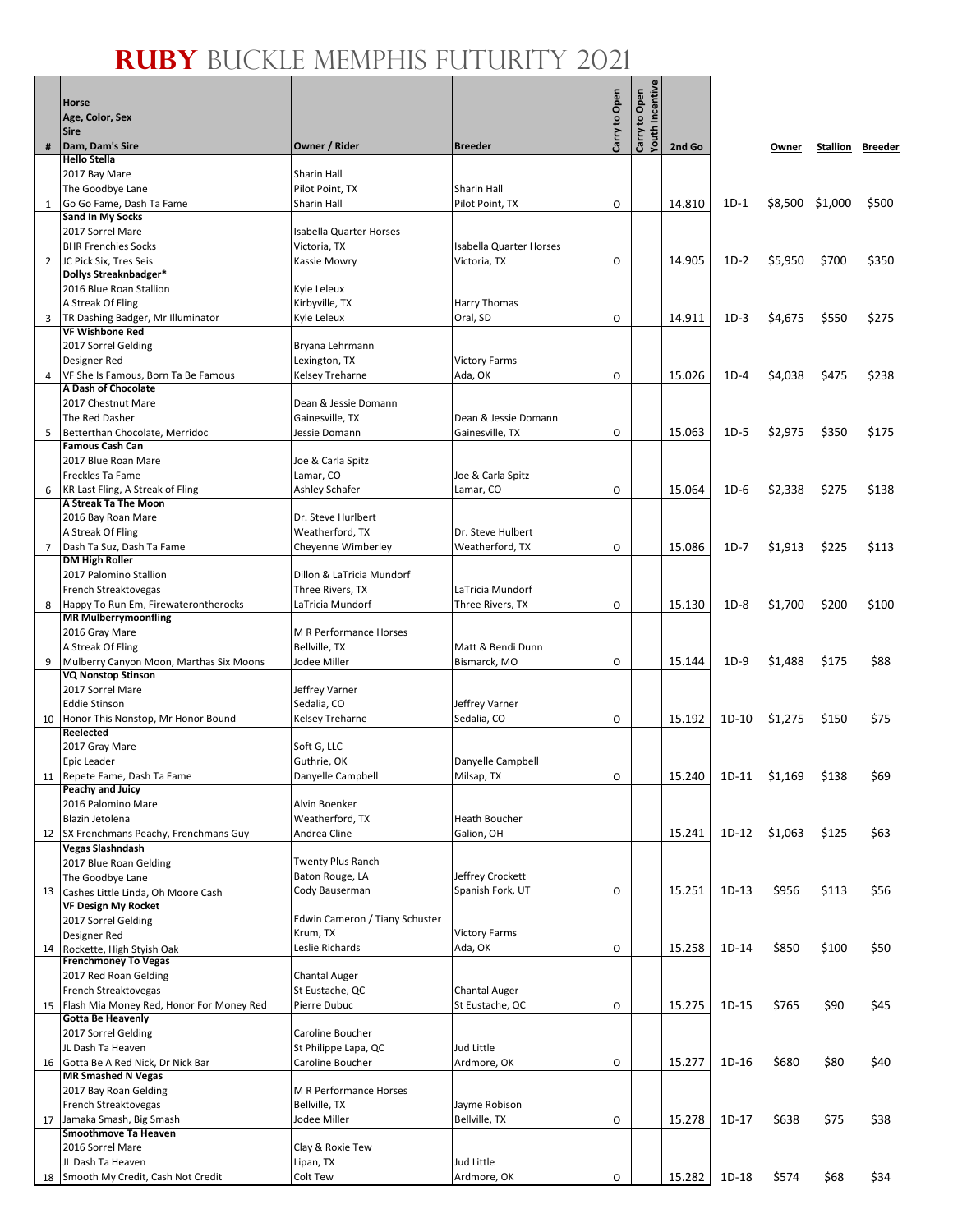Т

 $\bullet$ 

|    | <b>Horse</b>                                                          |                                             |                                      |               | Carry to Open<br>Youth Incentive |             |       |         |       |                         |
|----|-----------------------------------------------------------------------|---------------------------------------------|--------------------------------------|---------------|----------------------------------|-------------|-------|---------|-------|-------------------------|
|    | Age, Color, Sex                                                       |                                             |                                      | Carry to Open |                                  |             |       |         |       |                         |
|    | <b>Sire</b>                                                           |                                             |                                      |               |                                  |             |       |         |       |                         |
| #  | Dam, Dam's Sire<br><b>KN Mamas First Fling</b>                        | Owner / Rider                               | <b>Breeder</b>                       |               |                                  | 2nd Go      |       | Owner   |       | <b>Stallion Breeder</b> |
|    | 2017 Palomino Gelding                                                 | Ashley Schoppa                              |                                      |               |                                  |             |       |         |       |                         |
|    | A Streak Of Fling                                                     | Magnolia, TX                                | Kimi Nichols                         |               |                                  |             |       |         |       |                         |
| 19 | KN My Mamas Famous 2, Firewater Ta Fame<br><b>Handle The Pressure</b> | Ashley Schoppa                              | Brownwood, TX                        | $\circ$       |                                  | 15.292      | 1D-19 | \$531   | \$63  | \$31                    |
|    | 2017 Sorrel Mare                                                      | <b>Shelby Duckett</b>                       |                                      |               |                                  |             |       |         |       |                         |
|    | No Pressure On Me                                                     | Cottontown, TN                              | Camron Fambro                        |               |                                  |             |       |         |       |                         |
| 20 | Vaqueros Aztec, Drifts Vaquero                                        | John Ressler                                | Stephenville, TX                     | O             |                                  | 15.293      | 1D-20 | \$425   | \$50  | \$25                    |
|    | <b>Canyon Full Of Cash</b><br>2017 Gray Gelding                       | Jason & Leslie Willis                       |                                      |               |                                  |             |       |         |       |                         |
|    | <b>Firewater Canyon</b>                                               | Chester, SC                                 | Chad Hart & Darrell Williams         |               |                                  |             |       |         |       |                         |
| 21 | Allies Cashin In, Tres Seis                                           | Leslie Willis                               | Royston, GA                          | O             |                                  | 15.309      |       |         |       |                         |
|    | <b>VF Bull Stinson</b><br>2017 Chestnut Gelding                       | Cody Bauserman                              |                                      |               |                                  |             |       |         |       |                         |
|    | <b>Eddie Stinson</b>                                                  | Sallisaw, OK                                | <b>Victory Farms</b>                 |               |                                  |             |       |         |       |                         |
| 22 | Natural Lady Bullion, Bully Bullion                                   | Cody Bauserman                              | Ada, OK                              | O             |                                  | 15.310      |       |         |       |                         |
|    | <b>Coats Smooth Honor</b>                                             |                                             |                                      |               |                                  |             |       |         |       |                         |
|    | 2016 Sorrel Gelding<br>A Smooth Guy                                   | Larry Coats<br>San Angelo, TX               |                                      |               |                                  |             |       |         |       |                         |
| 23 | Fire N Honor, Alive N Firen                                           | Kay Blandford                               | Larry Coats<br>San Angelo, TX        | O             |                                  | 15.333      |       |         |       |                         |
|    | <b>BS Born Ta Cash</b>                                                |                                             |                                      |               |                                  |             |       |         |       |                         |
|    | 2016 Gray Mare                                                        | Dacota Monk & Louis Saggione                |                                      |               |                                  |             |       |         |       |                         |
|    | <b>Born Ta Be Famous</b><br>24 Sulley, Judge Cash                     | Point, TX<br>Dacota Monk                    | <b>Kris Suard</b><br>Thibodaux, LA   | $\circ$       |                                  | 15.334      |       |         |       |                         |
|    | Im So Sway                                                            |                                             |                                      |               |                                  |             |       |         |       |                         |
|    | 2017 Sorrel Gelding                                                   | Shealynn Leach                              |                                      |               |                                  |             |       |         |       |                         |
|    | JL Dash Ta Heaven                                                     | Gunter, TX                                  | Jud Little                           |               |                                  |             |       |         |       |                         |
|    | 25 Smooth My Credit, Cash Not Credit<br>Sierra Skye                   | Craig Brooks                                | Ardmore, OK                          | $\circ$       |                                  | 15.351      |       |         |       |                         |
|    | 2017 Bay Mare                                                         | <b>Scott Duke</b>                           |                                      |               |                                  |             |       |         |       |                         |
|    | JL Dash Ta Heaven                                                     | Vancleave, MS                               | Jud Little Ranch                     |               |                                  |             |       |         |       |                         |
|    | 26 Sierras Cashin In, Cash Not Credit<br>Monsterr*                    | Craig Brooks                                | Ardmore, OK                          | O             |                                  | 15.419      |       |         |       |                         |
|    | 2017 Buckskin Stallion                                                | Danielle Stubstad                           |                                      |               |                                  |             |       |         |       |                         |
|    | <b>Tres Seis</b>                                                      | Ocala, FL                                   | Alan Woodbury                        |               |                                  |             |       |         |       |                         |
| 27 | Rosas Cantina CC, Corona Cartel                                       | Jenna Dominick                              | Dickinson, ND                        | O             |                                  | 15.421      |       |         |       |                         |
|    | <b>Famous Jessy James</b><br>2017 Brown Gelding                       | Juli Stierwalt                              |                                      |               |                                  |             |       |         |       |                         |
|    | French Streakin Jess                                                  | Leedey, OK                                  | Kyra Stierwalt                       |               |                                  |             |       |         |       |                         |
|    | 28 Famous Nadine, Dash Ta Fame                                        | Dustin Angelle                              | Leedey, OK                           | $\circ$       |                                  | 15.458      |       |         |       |                         |
|    | <b>The Red Sonador</b>                                                |                                             |                                      |               |                                  |             |       |         |       |                         |
|    | 2016 Chestnut Gelding<br>The Red Dasher                               | J Boultinghouse & K Squires<br>Fredonia, TX | Megan/Bill/Susie Lewis               |               |                                  |             |       |         |       |                         |
|    | 29 RBS Bream, Canth                                                   | <b>Shelby Ridling</b>                       | Twin Falls, ID                       | 0             |                                  | 15.474      |       |         |       |                         |
|    | RR Lead Me On                                                         |                                             |                                      |               |                                  |             |       |         |       |                         |
|    | 2017 Gray Mare<br>Epic Leader                                         | <b>Robin Weaver</b><br>Mahaffey, PA         | Robin Weaver                         |               |                                  |             |       |         |       |                         |
| 30 | KN Fabs Mist Of Fame, Frenchmans Fabulous                             | Kassie Mowry                                | Mahaffey, PA                         | O             |                                  | 15.486      |       |         |       |                         |
|    | <b>NNN Famousfirewater</b>                                            |                                             |                                      |               |                                  |             |       |         |       |                         |
|    | 2017 Black Mare                                                       | Ali Kate Kelleher                           |                                      |               |                                  |             |       |         |       |                         |
| 31 | <b>NNN Firewater Alive</b><br>Famously Frosted, Bug In My Frosty      | Gray, GA<br>Ali Kate Kelleher               | Thomas & Emily Staley<br>Decatur, TX | O             |                                  | 15.532      |       |         |       |                         |
|    | Aint Seen Her Yet                                                     |                                             |                                      |               |                                  |             |       |         |       |                         |
|    | 2016 Palomino Mare                                                    | Maggie Poloncic                             |                                      |               |                                  |             |       |         |       |                         |
|    | Aint Seen Nothin Yet<br>32 Sharem Down First, First Wrangler          | Gillette, WY<br>Maggie Poloncic             | Janelle Osborne<br>Hartville, MO     | O             |                                  | 15.533      |       |         |       |                         |
|    | <b>TU Just A Smigeon</b>                                              |                                             |                                      |               |                                  |             |       |         |       |                         |
|    | 2017 Sorrel Mare                                                      | Richard Wincikaby                           |                                      |               |                                  |             |       |         |       |                         |
|    | A Streak Of Fling                                                     | Englehart, Ontario                          | Triple U Quarter Horses LLC          |               |                                  |             |       |         |       |                         |
|    | 33 Tayter To The Top, Tres Seis<br><b>MCM Mulberrys Fling</b>         | Hugo Simoneau                               | Marrieta, OK                         | O             |                                  | 15.533      |       |         |       |                         |
|    | 2017 Bay Roan Gelding                                                 | Dunn Ranch                                  |                                      |               |                                  |             |       |         |       |                         |
|    | A Streak Of Fling                                                     | Wynnewood, OK                               | Matt & Bendi Dunn                    |               |                                  |             |       |         |       |                         |
| 34 | Mulberry Canyon Moon, Marthas Six Moons<br><b>CFour Epicallie</b>     | Jolene Montgomery                           | Bismark, MO                          | O             |                                  | 15.562 2D-1 |       | \$3,825 | \$450 | \$225                   |
|    | 2016 Sorrel Mare                                                      | Douglas & Shannon Moody                     |                                      |               |                                  |             |       |         |       |                         |
|    | Epic Leader                                                           | Vernal, UT                                  | Kelly & Ivy Conrado                  |               |                                  |             |       |         |       |                         |
|    | 35 Little Fancy Granny, Del Puerto Bill                               | Kelly Conrado                               | Box Elder, SD                        | O             |                                  | 15.566 2D-2 |       | \$2,550 | \$300 | \$150                   |
|    | <b>Bullazin For Perks</b><br>2017 Black Stallion                      | Josh Andrews & Dr Mike Pallone              |                                      |               |                                  |             |       |         |       |                         |
|    | Blazin Jetolena                                                       | Greenbrier, AR                              | <b>Derrick Darling</b>               |               |                                  |             |       |         |       |                         |
|    | 36 Dash To Honor, Bully Bullion                                       | Josh Andrews                                | Lamont, OK                           | $\mathsf O$   |                                  | 15.581 2D-3 |       | \$1,658 | \$195 | \$98                    |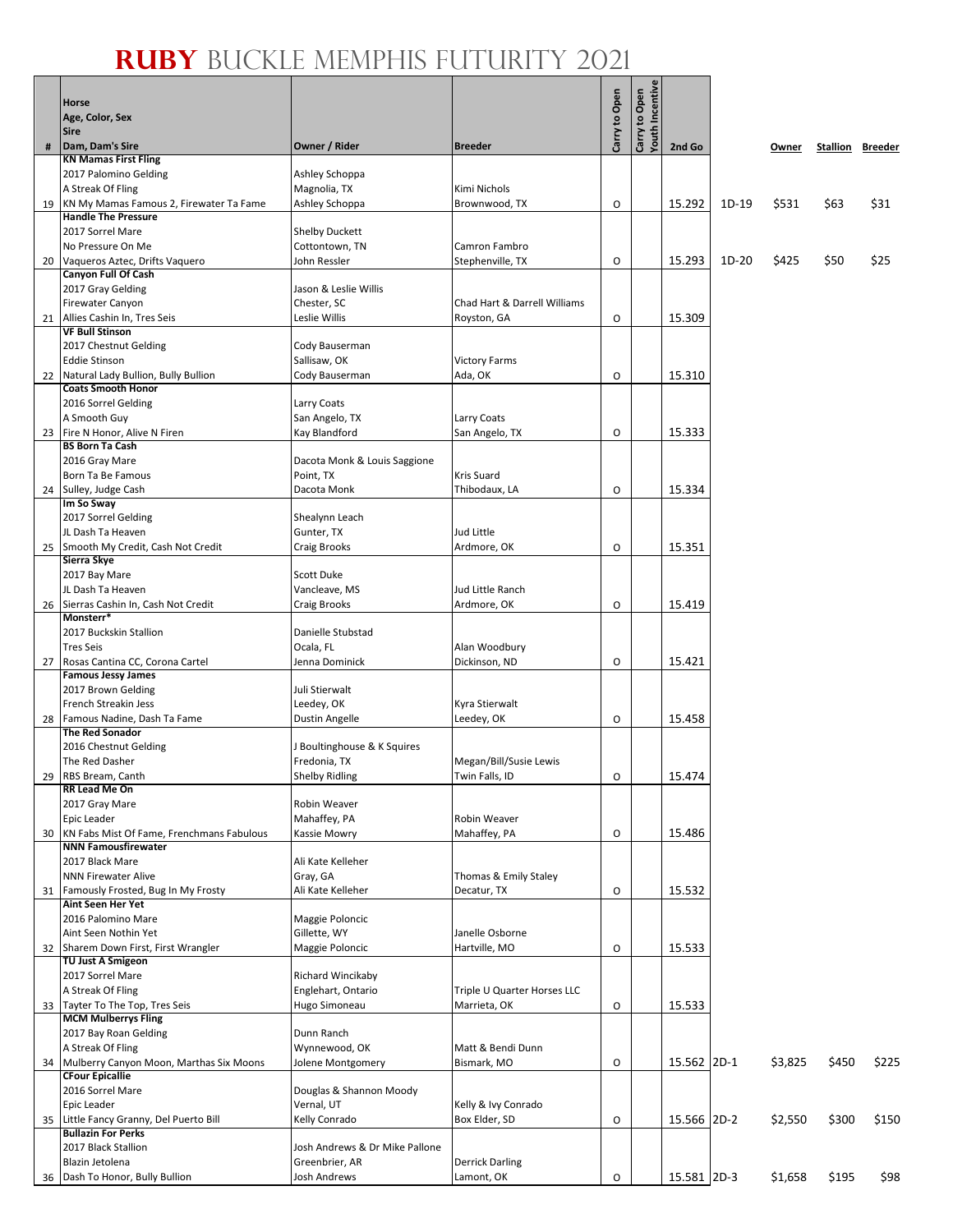#### **Ruby** Buckle Memphis Futurity 2021

| <b>Horse</b><br>Age, Color, Sex<br><b>Sire</b>                        |                                     |                                                  | Carry to Open | Carry to Open<br>Youth Incentive |               |         |                         |      |
|-----------------------------------------------------------------------|-------------------------------------|--------------------------------------------------|---------------|----------------------------------|---------------|---------|-------------------------|------|
| # Dam, Dam's Sire                                                     | Owner / Rider                       | <b>Breeder</b>                                   |               |                                  | 2nd Go        | Owner   | <b>Stallion Breeder</b> |      |
| <b>Smooth N Fuzzy</b>                                                 |                                     |                                                  |               |                                  |               |         |                         |      |
| 2016 Sorrel Mare<br>A Smooth Guy                                      | McColee Land & Livestock            | <b>Bill &amp; Debbie Myers</b>                   |               |                                  |               |         |                         |      |
| 37 FC Peachfuzz Ta Fame, Dash Ta Fame                                 | Mapleton, UT<br>Kate Quast          | Saint Onge, SD                                   | O             |                                  | 15.605 2D-4   | \$1,275 | \$150                   | \$75 |
| <b>MR Streakininmytbird</b>                                           |                                     |                                                  |               |                                  |               |         |                         |      |
| 2017 Bay Roan Gelding                                                 | <b>M R Performance Horses</b>       |                                                  |               |                                  |               |         |                         |      |
| French Streaktovegas                                                  | Bellville, TX                       | Jayme Robison                                    |               |                                  |               |         |                         |      |
| 38 Texas Tee Bird, Iron Bird<br><b>Imfreeasthewind</b>                | Jodee Miller                        | Bellville, TX                                    | O             |                                  | 15.610 2D-5   | \$893   | \$105                   | \$53 |
| 2016 Gray Mare                                                        | Tricia Aldridge                     |                                                  |               |                                  |               |         |                         |      |
| Furyofthewind                                                         | Sanger, TX                          | Kirk M Goodfellow                                |               |                                  |               |         |                         |      |
| 39 Freeingmygator, Pritzi Dash                                        | Tricia Aldridge                     | Nacogdoches, TX                                  | O             |                                  | 15.611 2D-6   | \$765   | \$90                    | \$45 |
| <b>RV Brijett</b>                                                     |                                     |                                                  |               |                                  |               |         |                         |      |
| 2017 Sorrel Mare<br>Blazin Jetolena                                   | <b>Presley Smith</b><br>Pingree, ID | Megan McLeod-Sprague                             |               |                                  |               |         |                         |      |
| 40 DTF Mellowdoc, Dash Ta Fame                                        | <b>Presley Smith</b>                | Marsing, ID                                      | O             |                                  | 15.614 2D-7/8 | \$638   | \$75                    | \$38 |
| <b>Boons French Angel</b>                                             |                                     |                                                  |               |                                  |               |         |                         |      |
| 2017 Brown Mare                                                       | Chad & Jennifer Hawkins             |                                                  |               |                                  |               |         |                         |      |
| <b>Streakin Boon Dox</b>                                              | Lamar, CO                           | Joe & Carla Spitz                                |               |                                  |               |         |                         |      |
| 41 Lil French Angel, PC Frenchmans Hayday<br><b>A Smooth Starbert</b> | Ashley Schafer                      | Lamar, CO                                        | O             |                                  | 15.614 2D-7/8 | \$638   | \$75                    | \$38 |
| 2017 Palomino Mare                                                    | Greg & Marlena Williams             |                                                  |               |                                  |               |         |                         |      |
| A Smooth Guy                                                          | Morrilton, AR                       | Greg & Marlena Williams                          |               |                                  |               |         |                         |      |
| 42 Baileys Snowflake, Starbert Champ Kelly                            | Marlena Williams                    | Morrilton, AR                                    | O             |                                  | 15.618 2D-9   | \$383   | \$45                    | \$23 |
| <b>Money Underpressure</b>                                            |                                     |                                                  |               |                                  |               |         |                         |      |
| 2017 Sorrel Gelding                                                   | <b>Brett Monroe</b>                 |                                                  |               |                                  |               |         |                         |      |
| No Pressure On Me<br>43 Red Flashin Money, On The Money Red           | Gay, GA<br><b>Brett Monroe</b>      | Lee K Pedone<br>Brooksville, FL                  | O             |                                  | 15.633 2D-10  | \$255   | \$30                    | \$15 |
| Vamanos                                                               |                                     |                                                  |               |                                  |               |         |                         |      |
| 2017 Gray Gelding                                                     | <b>Timothy Menzel</b>               |                                                  |               |                                  |               |         |                         |      |
| Freighttrain B                                                        | Sun Prairie, WI                     | Bobby D Cox                                      |               |                                  |               |         |                         |      |
| 44 Shesa First Rafity, First Down Dash                                | James Barnes                        | Fort Worth, TX                                   | O             |                                  | 15.654        |         |                         |      |
| <b>Marthas Slick Moons</b><br>2016 Brown Stallion                     | Jordyn Shetzline                    |                                                  |               |                                  |               |         |                         |      |
| Slick By Design                                                       | Marland, OK                         | Ronna Smelser                                    |               |                                  |               |         |                         |      |
| 45 Six Moons Fashion, Marthas Six Moons                               | Lauren Strough                      | Prague, OK                                       | O             |                                  | 15.657        |         |                         |      |
| <b>Rivons Mr America</b>                                              |                                     |                                                  |               |                                  |               |         |                         |      |
| 2017 Sorrel Gelding                                                   | Wilde Performance Horses Inc        |                                                  |               |                                  |               |         |                         |      |
| <b>Tres Seis</b><br>46 Electric Fire Water, Flaming Fire Water        | Wenyzville, MO<br>Ryann Pedone      | Kissmyfairytale Inc<br>Azle, TX                  | O             |                                  | 15.669        |         |                         |      |
| <b>Ethan Edwards</b>                                                  |                                     |                                                  |               |                                  |               |         |                         |      |
| 2017 Sorrel Gelding                                                   | Roy Gene Evans                      |                                                  |               |                                  |               |         |                         |      |
| Rockin W                                                              | Dallas, TX                          | Roy Gene Evans                                   |               |                                  |               |         |                         |      |
| 47 Seven Wives, Playin Stylish                                        | Morgan Anderson                     | Dallas, TX                                       | О             |                                  | 15.672        |         |                         |      |
| SF Holdmybeernwatch<br>2017 Sorrel Gelding                            | Kristy Wilson                       |                                                  |               |                                  |               |         |                         |      |
| JL Sirocco                                                            | Black Oak, AR                       | Ronnie & Martha Shomaker                         |               |                                  |               |         |                         |      |
| 48 SF Hell On Wheels, Frenchmans Feature                              | Kenzley Wilson                      | Mc Kenzie, TN                                    | O             |                                  | 15.680        |         |                         |      |
| <b>Famous Socks</b>                                                   |                                     |                                                  |               |                                  |               |         |                         |      |
| 2017 Sorrel Gelding                                                   | Justin Theado                       |                                                  |               |                                  |               |         |                         |      |
| <b>BHR Frenchies Socks</b><br>49 Famous Jessie, Dash Ta Fame          | Mt Sterling, OH<br>Justin Theado    | <b>Steel Gang Quarter Horse</b><br>Newellton, LA | O             |                                  | 15.708        |         |                         |      |
| <b>Intitled</b>                                                       |                                     |                                                  |               |                                  |               |         |                         |      |
| 2017 Sorrel Mare                                                      | Tankersley & Cameron                |                                                  |               |                                  |               |         |                         |      |
| No Pressure On Me                                                     | Floresville, TX                     | John David Tice                                  |               |                                  |               |         |                         |      |
| 50 Jezzabell, Famous Bugs                                             | James Barnes                        | Crossett, AR                                     | O             |                                  | 15.716        |         |                         |      |
| <b>Coming In Haute</b><br>2017 Sorrel Gelding                         | Amy Peterson                        |                                                  |               |                                  |               |         |                         |      |
| <b>Bullseye Bullion</b>                                               | Lakeville, MN                       | Alexia Willis                                    |               |                                  |               |         |                         |      |
| 51 Some Like It Haute, Dash Ta Fame                                   | Heidi Gunderson                     | Maysville, OK                                    | O             |                                  | 15.716        |         |                         |      |
| <b>Colour Chart</b>                                                   |                                     |                                                  |               |                                  |               |         |                         |      |
| 2016 Buckskin Mare                                                    | Randi Roberts                       |                                                  |               |                                  |               |         |                         |      |
| Technicolours<br>52 Sister Nellie, Check The Charts                   | Hamlin, TX<br>Randi Roberts         | Donna Mae Jasasra<br>Tulsa, OK                   | O             |                                  | 15.718        |         |                         |      |
| <b>PYC Paint Me Famous</b>                                            |                                     |                                                  |               |                                  |               |         |                         |      |
| 2016 Bay Mare                                                         | Rachel Miller                       |                                                  |               |                                  |               |         |                         |      |
| <b>Eddie Stinson</b>                                                  | Mannington, WV                      | Liz Michael                                      |               |                                  |               |         |                         |      |
| 53 RYC Eyesa Rey, PYC Paint Your Wagon<br>Cash Me In Heaven           | Rachel Miller                       | Paris, OH                                        | O             |                                  | 15.732        |         |                         |      |
| 2017 Sorrel Gelding                                                   | Jordan Diaz                         |                                                  |               |                                  |               |         |                         |      |
| JL Dash Ta Heaven                                                     | Danielsville, GA                    | Jud Little                                       |               |                                  |               |         |                         |      |
| 54 Smooth Cashin Gal, Cash Not Credit                                 | Craig Brooks                        | Ardmore, OK                                      | O             |                                  | 15.734        |         |                         |      |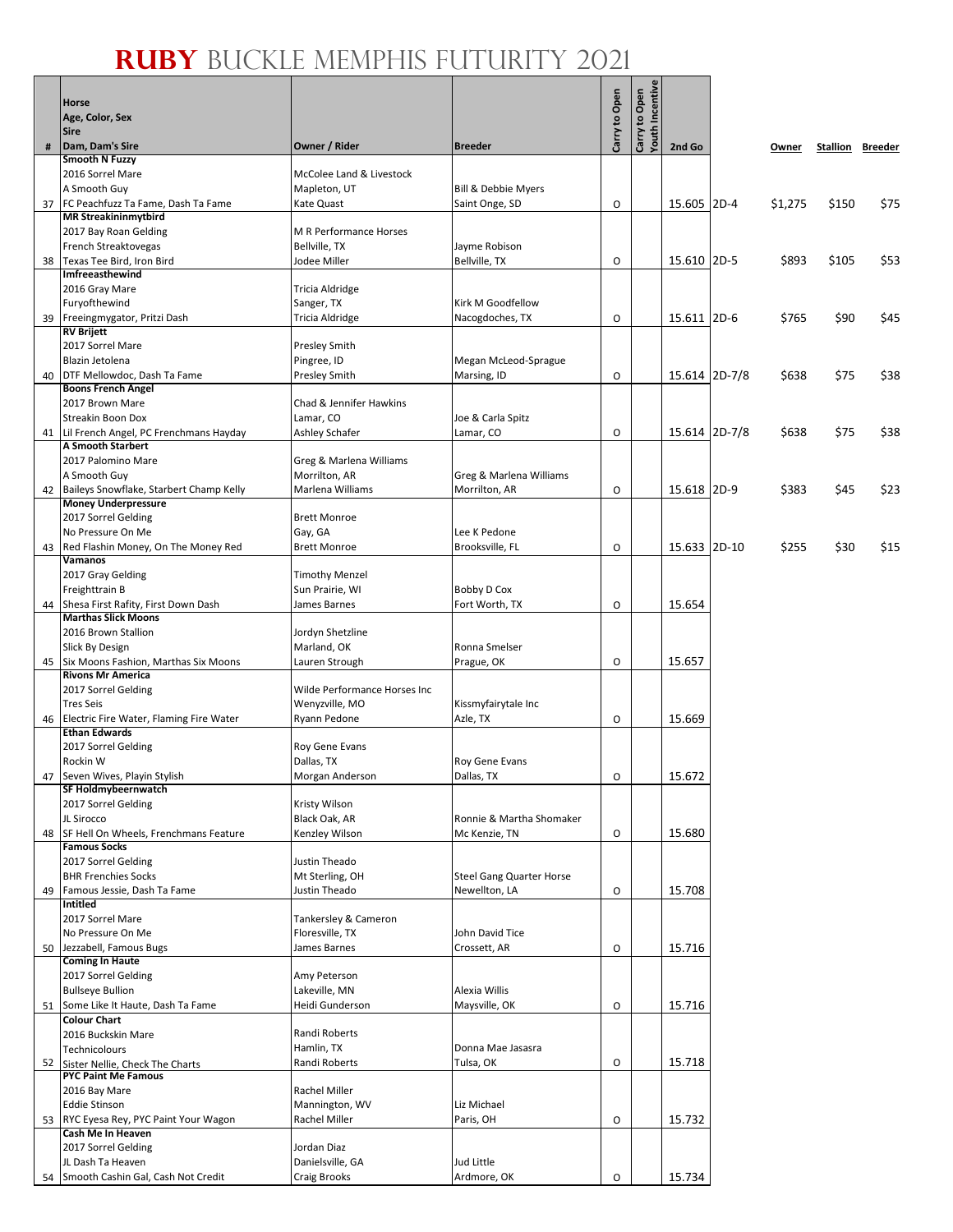|    | Horse<br>Age, Color, Sex<br><b>Sire</b>                    |                                     |                                            | Carry to Open | <b>Touth Incentive</b><br>Carry to Open |        |
|----|------------------------------------------------------------|-------------------------------------|--------------------------------------------|---------------|-----------------------------------------|--------|
| #  | Dam, Dam's Sire                                            | Owner / Rider                       | <b>Breeder</b>                             |               |                                         | 2nd Go |
|    | <b>Stetson Ray</b>                                         |                                     |                                            |               |                                         |        |
|    | 2017 Sorrel Gelding                                        | Gayle & Darby Duncan                |                                            |               |                                         |        |
|    | <b>Eddie Stinson</b>                                       | Cameron, OK                         | Gayle & Darby Duncan                       |               |                                         |        |
| 55 | Sixes Plain Bully, Bully Bullion<br><b>KN Harley Quinn</b> | Lance Graves                        | Cameron, OK                                | O             |                                         | 15.735 |
|    | 2016 Chestnut Mare                                         | Dusty Lynch                         |                                            |               |                                         |        |
|    | <b>Tres Fortunes</b>                                       | Crawford, TX                        | Kimi Ann Nichols                           |               |                                         |        |
| 56 | KN My Mamas Famous Z, Firewater Ta Fame                    | Ryan Reynolds                       | Brownwood, TX                              | O             |                                         | 15.740 |
|    | <b>Ruby Rubacuori</b>                                      |                                     |                                            |               |                                         |        |
|    | 2017 Red Roan Mare                                         | Jody & Tracy Henderson              |                                            |               |                                         |        |
| 57 | A Dash Ta Streak<br>War Lena Kitty, War Lena Bars          | Alvarado, TX<br>Tracy Henderson     | Jody & Tracy Henderson<br>Alvarado, TX     | O             |                                         | 15.751 |
|    | <b>Special For Tres PZ</b>                                 |                                     |                                            |               |                                         |        |
|    | 2017 Bay Mare                                              | Joao Leao                           |                                            |               |                                         |        |
|    | <b>Tres Seis</b>                                           | Gainesville, TX                     | <b>Blessed River Ltd</b>                   |               |                                         |        |
| 58 | Special Copauino, Strawfly Special                         | Joao Leao                           | Frisco, TX                                 | O             |                                         | 15.756 |
|    | <b>Six Frosted Freckles</b><br>2017 Bay Roan Mare          | Debbie Cummings                     |                                            |               |                                         |        |
|    | French Streaktovegas                                       | Magnolia, TX                        | Reginald E Morris                          |               |                                         |        |
| 59 | Tuff Turnin Freckle, A Freckle Legacy                      | Jodee Miller                        | Plantersville, TX                          | O             |                                         | 15.768 |
|    | <b>Cravin Sweets</b>                                       |                                     |                                            |               |                                         |        |
|    | 2016 Bay Gelding                                           | Kindra Pirtle                       |                                            |               |                                         |        |
|    | <b>Sweet First Down</b>                                    | Atlanta, KS                         | Erin Chrisman                              |               |                                         |        |
| 60 | PYC Biscuit, PYC Paint Your Wagon<br><b>Bet Captains</b>   | Kindra Pirtle                       | Kaplan, LA                                 | O             |                                         | 15.839 |
|    | 2017 Sorrel Mare                                           | Lee Jack Tippen                     |                                            |               |                                         |        |
|    | Bet Hesa Cat                                               | Boyd, TX                            | Lee Jack Tippen                            |               |                                         |        |
| 61 | Letithappen Captains, Smokin Trona                         | Jesse Clare Bland                   | Boyd, TX                                   | O             |                                         | 15.846 |
|    | <b>Mister Tres</b>                                         |                                     |                                            |               |                                         |        |
|    | 2017 Brown Gelding                                         | Don Lee & Ryann Pedone              |                                            |               |                                         |        |
|    | <b>Tres Seis</b>                                           | Sunset, TX<br>Ryann Pedone          | <b>Bennett Racing Stables</b>              | O             |                                         | 15.856 |
|    | 62 A True Stoli, Stoli<br>Rockin Hickory Budha             |                                     | Brownsburg, IN                             |               |                                         |        |
|    | 2017 Sorrel Mare                                           | Mike Stephens                       |                                            |               |                                         |        |
|    | Rockin W                                                   | Covington, LA                       | <b>Eddie Dunn</b>                          |               |                                         |        |
| 63 | Trinity Listobuda, Listolena                               | Hailey Stephens                     | Uniontown, AR                              | O             |                                         | 15.863 |
|    | <b>Three Times The Fury</b>                                |                                     |                                            |               |                                         |        |
|    | 2017 Sorrel Mare<br>Furyofthewind                          | C. Dudley/T. Aldridge<br>Sanger, TX | Amy Schimke                                |               |                                         |        |
|    | 64 Three And Out, Tres Seis                                | Tricia Aldridge                     | Wessington Springs, SD                     | O             |                                         | 15.878 |
|    | <b>Eddies Lucky Wonder</b>                                 |                                     |                                            |               |                                         |        |
|    | 2017 Palomino Gelding                                      | Tammy Brown                         |                                            |               |                                         |        |
|    | <b>Eddie Stinson</b>                                       | Bishopville, SC                     | Ginger Johnson                             |               |                                         |        |
|    | 65 Smokes Scotch RRR, CMG Wonder Smoke                     | Jordan Brown                        | Argyle, TX                                 | О             |                                         | 15.878 |
|    | <b>French Streakin Babe</b><br>2017 Bay Mare               | Josey Armstrong                     |                                            |               |                                         |        |
|    | French Streaktovegas                                       | Huntington, TX                      | <b>Josey Armstrong</b>                     |               |                                         |        |
| 66 | Jazzy Quixote Babe, Quixote Mac                            | Dacota Monk                         | Huntington, TX                             | O             |                                         | 15.882 |
|    | <b>Poof Fames Here</b>                                     |                                     |                                            |               |                                         |        |
|    | 2017 Chestnut Mare                                         | Robert & Christina Zimmerly         |                                            |               |                                         |        |
|    | This Fame Is On Fire<br>Poof Shes Gone, Ivory James        | Creston, OH<br>Matt Boice           | Robert & Christina Zimmerly<br>Creston, OH | O             |                                         | 15.897 |
| 67 | <b>VF Coup De Grace</b>                                    |                                     |                                            |               |                                         |        |
|    | 2017 Bay Mare                                              | Jennifer McGraw                     |                                            |               |                                         |        |
|    | <b>Eddie Stinson</b>                                       | Ocala, FL                           | <b>Victory Farms</b>                       |               |                                         |        |
| 68 | VF Coup De Ville, Burrs First Down                         | <b>Rylee Elliot Howell</b>          | Ada, OK                                    | O             |                                         | 15.900 |
|    | <b>CP Epics Percilla</b>                                   |                                     |                                            |               |                                         |        |
|    | 2017 Chestnut Mare                                         | Kris Gadbois<br>Escondido, CA       | <b>Claire Powell</b>                       |               |                                         |        |
| 69 | Epic Leader                                                | Kassie Mowry                        | Eldorado, TX                               | O             |                                         | 15.901 |
|    | Percilla, Dash Ta Fame<br>Cinderhella                      |                                     |                                            |               |                                         |        |
|    | 2017 Sorrel Mare                                           | Tricia Aldridge                     |                                            |               |                                         |        |
|    | Furyofthewind                                              | Sanger, TX                          | Copper Spring Ranch                        |               |                                         |        |
| 70 | Leona Driver, My Designated Driver                         | Tricia Aldridge                     | Tularosa, NM                               | O             |                                         | 15.903 |
|    | <b>Ivory On Fire</b><br>2016 Brown Mare                    | Rhett & Shelby Ridling              |                                            |               |                                         |        |
|    | Ivory James                                                | Sentinel, OK                        | Vickie Adams                               |               |                                         |        |
| 71 | Lil Miss Firewater, Fire Water Flit                        | Shelby Ridling                      | Collinsville, TX                           | O             |                                         | 15.903 |
|    | Wnr Wnr Chikndinner                                        |                                     |                                            |               |                                         |        |
|    | 2017 Bay Roan Gelding                                      | Lydia Hallion                       |                                            |               |                                         |        |
|    | A Streak Of Fling                                          | Worthington, PA                     | Cheyenne Wimberley                         |               |                                         |        |
| 72 | Our Red Gravey, Hand Off Boy                               | Lydia Miller                        | Stephenville, TX                           | O             |                                         | 15.908 |

**2nd Go Owner Stallion Breeder**

 $\overline{\phantom{a}}$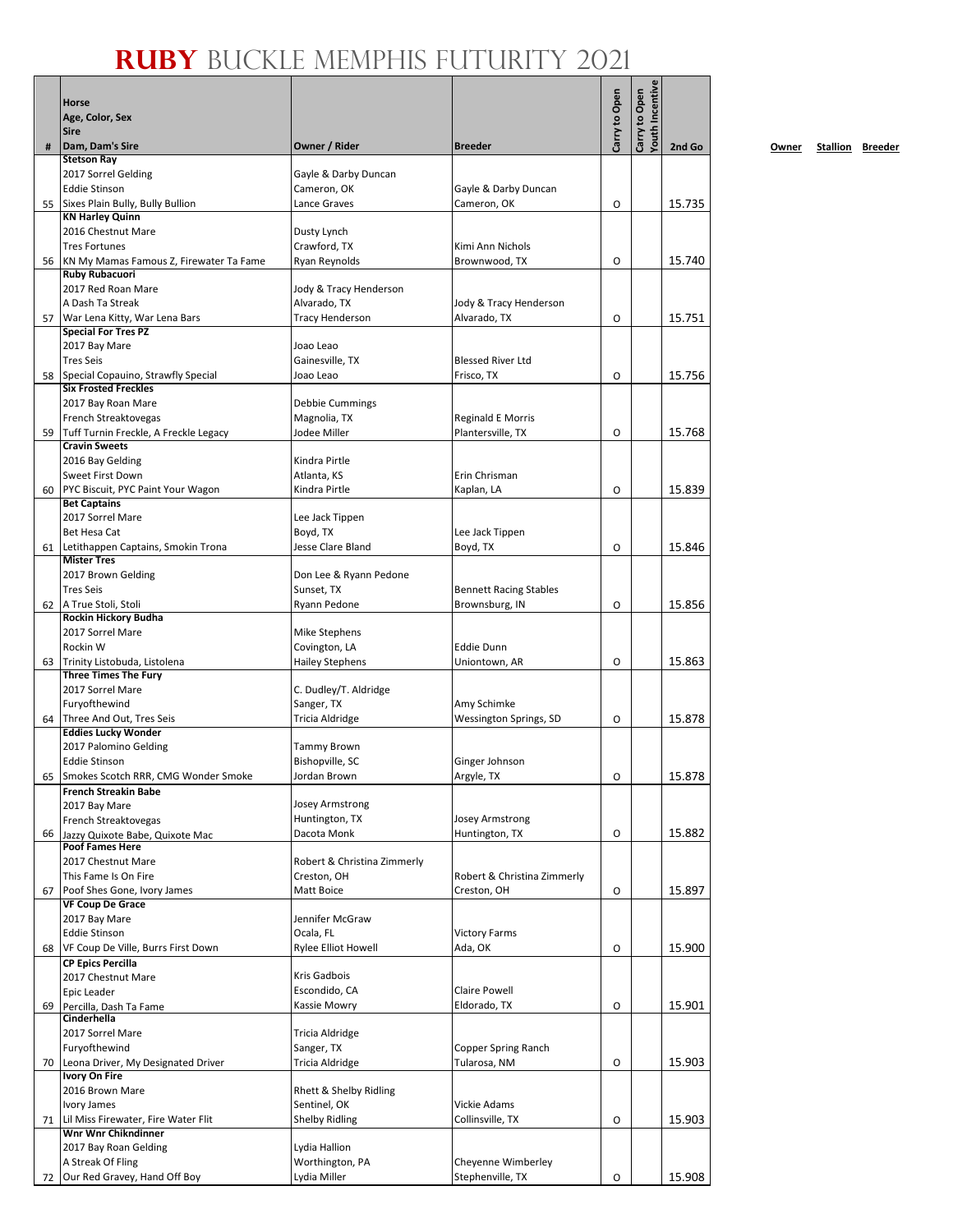|    | Horse<br>Age, Color, Sex<br><b>Sire</b>                              |                                     |                                     | Carry to Open | <b>routh Incentive</b><br>Carry to Open |        |
|----|----------------------------------------------------------------------|-------------------------------------|-------------------------------------|---------------|-----------------------------------------|--------|
| #  | Dam, Dam's Sire                                                      | Owner / Rider                       | <b>Breeder</b>                      |               |                                         | 2nd Go |
|    | <b>Lulu Stinson</b>                                                  |                                     |                                     |               |                                         |        |
|    | 2017 Sorrel Mare                                                     | Chris Lybbert                       |                                     |               |                                         |        |
|    | <b>Eddie Stinson</b><br>73 Lydia An Heiress, Dr Nick Bar             | Forestburg, TX<br>Samantha Boone    | Chris Lybbert<br>Forestburg, TX     | O             |                                         | 15.915 |
|    | <b>Crack Open The Bubbly</b>                                         |                                     |                                     |               |                                         |        |
|    | 2016 Buckskin Mare                                                   | Stacee Lundstrom                    |                                     |               |                                         |        |
|    | <b>First Down French</b>                                             | Finley, ND                          | Stacee Lundstrom                    |               |                                         |        |
|    | 74 Stop The Bubbly, Nonstop Bubblin<br><b>One Slick Darlin</b>       | Josh Seeger                         | Finley, ND                          | O             |                                         | 15.917 |
|    | 2016 Black Mare                                                      | Larry Reynolds                      |                                     |               |                                         |        |
|    | Slick By Design                                                      | Bowling Green, OH                   | Bashaw & Fisher                     |               |                                         |        |
| 75 | Yes Darlin, Okey Dokey Dale                                          | Ryan Reynolds                       | Ledbetter, TX                       | O             |                                         | 15.919 |
|    | Aint Got Nothin On Me                                                |                                     |                                     |               |                                         |        |
|    | 2016 Bay Mare                                                        | Katie Rathbun                       |                                     |               |                                         |        |
|    | Aint Seen Nothin Yet<br>76 Lil Bit Illegal, Illegal Runaway          | Eaton, CO<br><b>Kelsey Treharne</b> | Chelsea Erskine<br>Battle Creek, MI | O             |                                         | 15.922 |
|    | <b>Kool Rocket Man</b>                                               |                                     |                                     |               |                                         |        |
|    | 2017 Sorrel Gelding                                                  | Scott & Tiffeny Accomazzo           |                                     |               |                                         |        |
|    | Valiant Hero                                                         | Stephenville, TX                    | Brenda Reswig                       |               |                                         |        |
| 77 | One Kool Wagon, PYC Paint Your Wagon                                 | Ryann Pedone                        | Bismark, ND                         | O             |                                         | 15.931 |
|    | <b>Annies French Kiss</b><br>2016 Sorrel Mare                        | Kristy Wilson                       |                                     |               |                                         |        |
|    | <b>BHR Frenchies Socks</b>                                           | Black Oak, AR                       | Amanda Strickland                   |               |                                         |        |
| 78 | Annies Autograph, First Wrangler                                     | Kenzley Wilson                      | Huntsville, AL                      | O             |                                         | 15.932 |
|    | <b>MS PYC OKC</b>                                                    |                                     |                                     |               |                                         |        |
|    | 2016 Brown Mare                                                      | Lee Pedone & Andrea Cline           |                                     |               |                                         |        |
| 79 | PYC Paint Your Wagon<br>Wind N My Sails, Okey Dokey Dale             | Springtown, TX<br>Andrea Cline      | Carol Keith<br>Washington, OK       | O             |                                         | 15.934 |
|    | So Streakin Epic                                                     |                                     |                                     |               |                                         |        |
|    | 2017 Gray Stallion                                                   | <b>Colton Tambling</b>              |                                     |               |                                         |        |
|    | Epic Leader                                                          | Essex, IL                           | Cody & Luann Johnson                |               |                                         |        |
| 80 | Streakin Gold Seeker, A Streak of Fling<br><b>Fames Dashtovegas</b>  | Marne Loosenort                     | Dublin, TX                          | O             |                                         | 15.959 |
|    | 2017 Sorrel Mare                                                     | Kylie Brueggeman                    |                                     |               |                                         |        |
|    | French Streaktovegas                                                 | Sikeston, MO                        | Seve Minnick                        |               |                                         |        |
|    | 81 Stylus Intent, Stylus                                             | Kylie Brueggeman                    | Mexico, MO                          | O             |                                         | 15.974 |
|    | <b>KN Baileys Sidecar</b>                                            |                                     |                                     |               |                                         |        |
|    | 2016 Bay Mare<br><b>KN Famous Czar</b>                               | Tom & Sarah Griffin<br>Lockport, NY | Kimi Nichols                        |               |                                         |        |
|    | 82 Bailey Pick, Little Concord Jet                                   | <b>Abigail Plants</b>               | Brownwood, TX                       | O             |                                         | 15.976 |
|    | <b>Lil French Flirt</b>                                              |                                     |                                     |               |                                         |        |
|    | 2017 Red Roan Gelding                                                | Ken White                           |                                     |               |                                         |        |
|    | French Streaktovegas                                                 | Auburn, IL                          | Ken White                           |               |                                         |        |
|    | 83 Lil Peppy Valentine, Major Sam Peppy<br><b>Livin For The Fame</b> | <b>Brandy White</b>                 | Auburn, IL                          | O             |                                         | 15.993 |
|    | 2016 Chestnut Mare                                                   | Kathy Skimehorn                     |                                     |               |                                         |        |
|    | <b>BHR Frenchies Socks</b>                                           | Springfield, TN                     | Crystal Shumate                     |               |                                         |        |
| 84 | Go For The Fame, Dash Ta Fame                                        | <b>Bert Skimehorn</b>               | Micanopy, FL                        | O             |                                         | 15.996 |
|    | Confederatefirewater<br>2017 Black Gelding                           | Bob & Revae Barthle                 |                                     |               |                                         |        |
|    | Johnny Reb Jackson                                                   | Dade City, FL                       | Bob & Revae Barthle                 |               |                                         |        |
| 85 | Flittin Fire Bug, Fire Easy                                          | Ryann Pedone                        | Dade City, FL                       | O             |                                         | 16.007 |
|    | Milliondollastreaker                                                 |                                     |                                     |               |                                         |        |
|    | 2016 Bay Mare                                                        | Ashley Schoppa                      |                                     |               |                                         |        |
| 86 | French Streaktovegas<br>CC Cartel, Southern Cartel                   | Magnolia, TX<br>Ashley Schoppa      | Pam Kennon<br>Farmington, MO        | O             |                                         | 16.043 |
|    | <b>BK Frosted Dynamite</b>                                           |                                     |                                     |               |                                         |        |
|    | 2016 Gray Gelding                                                    | Barry & Lee Ann Brooks              |                                     |               |                                         |        |
|    | Dashin Dynamo                                                        | Winthrop, AR                        | <b>Brittany Kyle</b>                |               |                                         |        |
| 87 | Fueled By Frost, PC Sun Dasher                                       | Lee Ann Brooks                      | Shelbyville, TX                     | O             |                                         | 16.065 |
|    | Getcha Some Pie<br>2017 Brown Mare                                   | Casey McMurray                      |                                     |               |                                         |        |
|    | Furyofthewind                                                        | Willowbrook, IL                     | Copper Spring Ranch LLC             |               |                                         |        |
| 88 | Pies Best Punkin, Pie In The Sky                                     | Casey McMurray                      | Bozeman, MT                         | O             | Υ                                       | 16.094 |
|    | <b>Carried Ta Heaven</b>                                             |                                     |                                     |               |                                         |        |
|    | 2016 Sorrel Gelding                                                  | Tammy Brown                         |                                     |               |                                         |        |
| 89 | JL Dash Ta Heaven<br>Ms Carrie Lou, First Down Dash                  | Bishopville, SC<br>Joao Leao        | Jud Little<br>Ardmore, OK           | O             |                                         | 16.113 |
|    | <b>Short Man Streakin</b>                                            |                                     |                                     |               |                                         |        |
|    | 2016 Bay Roan Stallion                                               | Jennifer Fite                       |                                     |               |                                         |        |
|    | A Streak Of Fling                                                    | College Station, TX                 | Kelly Gorrell                       |               |                                         |        |
| 90 | Short Penny, Dash Ta Fame                                            | Jennifer Fite                       | Beach, ND                           | O             |                                         | 16.116 |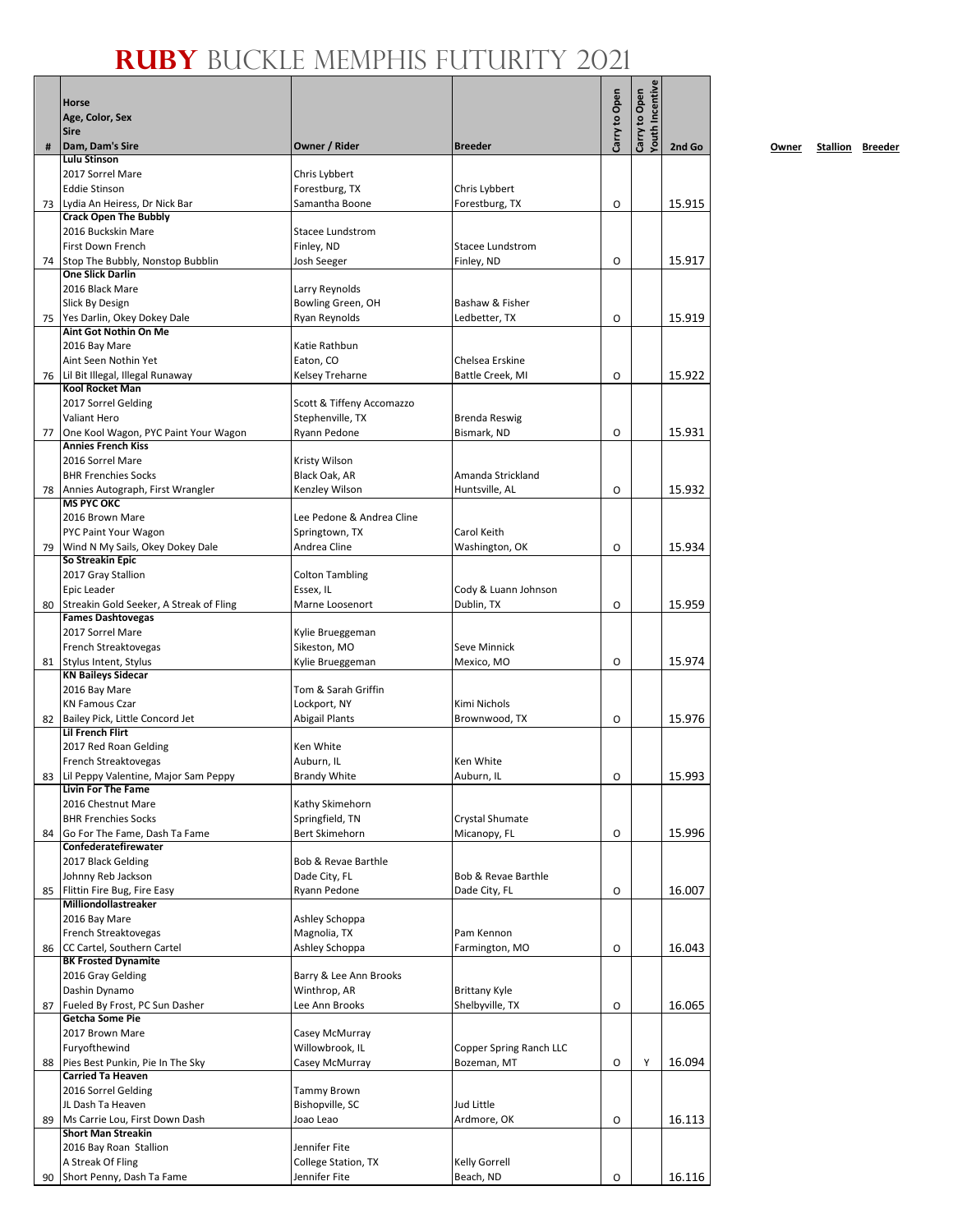|    | <b>Horse</b><br>Age, Color, Sex<br><b>Sire</b>                      |                                        |                                               | Carry to Open | <b>Touth Incentive</b><br>Carry to Open |        |
|----|---------------------------------------------------------------------|----------------------------------------|-----------------------------------------------|---------------|-----------------------------------------|--------|
| #  | Dam, Dam's Sire                                                     | Owner / Rider                          | <b>Breeder</b>                                |               |                                         | 2nd Go |
|    | <b>Fireball Fling</b>                                               |                                        |                                               |               |                                         |        |
|    | 2017 Bay Roan Gelding                                               | Kathy Donegan<br><b>Bluff Dale, TX</b> |                                               |               |                                         |        |
| 91 | A Streak Of Fling<br>Miss Firewater Ryon, Fire Water Flit           | Lacey Harmon                           | Kathy Donegan<br>Bluff Dale, TX               | O             |                                         | 16.120 |
|    | <b>Fancy My Fame</b>                                                |                                        |                                               |               |                                         |        |
|    | 2016 Chestnut Mare                                                  | Shannon McReynolds                     |                                               |               |                                         |        |
|    | Aint Seen Nothin Yet                                                | Cave City, AR                          | Shannon McReynolds                            |               |                                         |        |
| 92 | CJS Plan, The Plan That Can                                         | Elisabeth Geisler                      | Cave City, AR                                 | O             |                                         | 16.126 |
|    | JL I Luvcheapthrills                                                |                                        |                                               |               |                                         |        |
|    | 2017 Sorrel Mare                                                    | <b>Dorminy Plantation</b>              |                                               |               |                                         |        |
|    | JL Sirocco                                                          | Fitzgerald, GE                         | Jill Lane OH                                  |               |                                         |        |
| 93 | Miss Twist Bug, Shawne Bug<br><b>Cant Be Blamed</b>                 | Roger Odom                             | Fort Benton, MT                               | O             |                                         | 16.130 |
|    | 2016 Sorrel Mare                                                    | Jeffrey D Crockett                     |                                               |               |                                         |        |
|    | Corona Cartel                                                       | Spanish Fork, UT                       | Reliance Ranches LLC                          |               |                                         |        |
| 94 | Ity Bitty Rarity, Rare Form                                         | Teigan Adams                           | Guthrie, OK                                   | O             |                                         | 16.148 |
|    | <b>LRS Famous Tornado</b>                                           |                                        |                                               |               |                                         |        |
|    | 2017 Bay Mare                                                       | Ken White                              |                                               |               |                                         |        |
|    | <b>BHR Frenchies Socks</b>                                          | Auburn, IL                             | Nicholas Wylie                                |               |                                         |        |
| 95 | WR Tornado Ta Fame, Fames Speed Racer<br><b>Extra Epic</b>          | Ken White                              | Perrysburg, OH                                | O             |                                         | 16.180 |
|    | 2017 Gray Gelding                                                   | Jessica Lewis                          |                                               |               |                                         |        |
|    | Epic Leader                                                         | Canyon, TX                             | Kassie Mowry                                  |               |                                         |        |
| 96 | A Lil Bit Of Heaven, JL Dash Ta Heaven                              | <b>Brandon Cullins</b>                 | Dublin, TX                                    | O             |                                         | 16.183 |
|    | <b>Streakin Lil Perks</b>                                           |                                        |                                               |               |                                         |        |
|    | 2017 Brown Roan Mare                                                | Ashley Thompson/ Linda Wilson          |                                               |               |                                         |        |
|    | Streakin Lil Wayne                                                  | Sanger, TX                             | Don &/or Tracy McManus                        |               |                                         |        |
| 97 | R Cash Master, Perks Master                                         | Ashley Thompson                        | Lone Grove, OK                                | O             |                                         | 16.265 |
|    | <b>Daddys Vegas Fling</b><br>2016 Bay Gelding                       | Sara Honegger                          |                                               |               |                                         |        |
|    | French Streaktovegas                                                | Oklahoma City, OK                      | Sydney Hollingsworth                          |               |                                         |        |
| 98 | My Daddys Catty, Ima Doc Olena                                      | Sara Honegger                          | Stillwater, OK                                | O             |                                         | 16.283 |
|    | Dan Smooth                                                          |                                        |                                               |               |                                         |        |
|    | 2017 Sorrel Mare                                                    | Maddi Cripe                            |                                               |               |                                         |        |
|    | A Smooth Guy                                                        | Vandalia, IL                           | Daniel Kjorsvik                               |               |                                         |        |
| 99 | Holy White Socks, Polished Brass                                    | Maddi Cripe                            | Minneapolis, MN                               | O             |                                         | 16.335 |
|    | Bola de Fuego*                                                      |                                        |                                               |               |                                         |        |
|    | 2016 Bay Stallion                                                   | Danielle Stubstad                      |                                               |               |                                         |        |
|    | Fire Water Flit<br>100 Bean Me Up Kelly, First Down Kelly           | Ocala, FL<br>Jenna Dominick            | Christine & Debra Langlois<br>Watsonville, CA |               |                                         | 16.385 |
|    | <b>Dorothys Millions</b>                                            |                                        |                                               | O             |                                         |        |
|    | 2017 Bay Mare                                                       | Robert & Christina Zimmerly            |                                               |               |                                         |        |
|    | This Fame Is On Fire                                                | Creston, OH                            | Robert & Christina Zimmerly                   |               |                                         |        |
|    | 101 Too Special Maria, Eysa Special                                 | Matt Boice                             | Creston, OH                                   | O             |                                         | 16.463 |
|    | <b>Miss Sammy Train</b>                                             |                                        |                                               |               |                                         |        |
|    | 2016 Brown Mare                                                     | Cyndi McCormick                        |                                               |               |                                         |        |
|    | Freighttrain B                                                      | Batavia, IA                            | Wesley & Ann Anglin                           |               |                                         |        |
|    | 102 Miss Sound Dancer, Beat The Feet<br>A Smooth Sangria            | Cyndi McCormick                        | Sapulpa, OK                                   | O             |                                         | 16.476 |
|    | 2017 Sorrel Mare                                                    | Shawna Letcher                         |                                               |               |                                         |        |
|    | A Smooth Guy                                                        | Rapid City, SD                         | TK & Lainee Sampson                           |               |                                         |        |
|    | 103 SX Smokin Serena, Smoke N Sparks                                | Shawna Letcher                         | Interior, SD                                  | О             |                                         | 16.501 |
|    | <b>TFour Shome The Money</b>                                        |                                        |                                               |               |                                         |        |
|    | 2017 Bay Gelding                                                    | Makenna Christensen                    |                                               |               |                                         |        |
|    | Tfouroverdrivinnfame                                                | Lakepoint, UT                          | Four Taylors Ranch LLC                        |               |                                         |        |
|    | 104 Money From The Mint, On The Money Red                           | Makenna Christensen                    | Lapoint, UT                                   | O             |                                         | 16.578 |
|    | Tiniwithaslicktwist<br>2016 Sorrel Mare                             | Jessica Lear                           |                                               |               |                                         |        |
|    | <b>Slick By Design</b>                                              | Meridan, TX                            | Debbie Jackson                                |               |                                         |        |
|    | 105 Brandons Dimples, De Elegant Oscar                              | Jessica Lear                           | San Augustine, TX                             | O             |                                         | 16.638 |
|    | <b>Bar B Fame N Whiskey</b>                                         |                                        |                                               |               |                                         |        |
|    | 2016 Sorrel Gelding                                                 | Linda Jett Mosley                      |                                               |               |                                         |        |
|    | Frenchmans Guy                                                      | Vidalia, GA                            | Don & Beverly Burdette                        |               |                                         |        |
|    | 106 Miss Mitos Whiskey, Dash Ta Fame                                | Lance Graves                           | Lufkin, TX                                    | O             |                                         | 16.681 |
|    | <b>KB Ivorysfame</b>                                                |                                        |                                               |               |                                         |        |
|    | 2017 Black Mare                                                     | Alexis Sipkema                         |                                               |               |                                         |        |
|    | Ivory James                                                         | Wayland, MI                            | K & K Farms                                   |               |                                         |        |
|    | 107 My American Honey, Dash Ta Fame<br><b>TechnicoloursHotFlash</b> | Alexis Sipkema                         | Joelton, TN                                   | O             |                                         | 16.687 |
|    | 2016 Sorrel Gelding                                                 | Terry & Connie Ray                     |                                               |               |                                         |        |
|    | Technicolours                                                       | Heavener, OK                           | Terry & Connie Ray                            |               |                                         |        |
|    | 108 Bullys Top Bar, Bully Bullion                                   | Jodi Ray                               | Heavener, OK                                  | O             |                                         | 16.761 |
|    |                                                                     |                                        |                                               |               |                                         |        |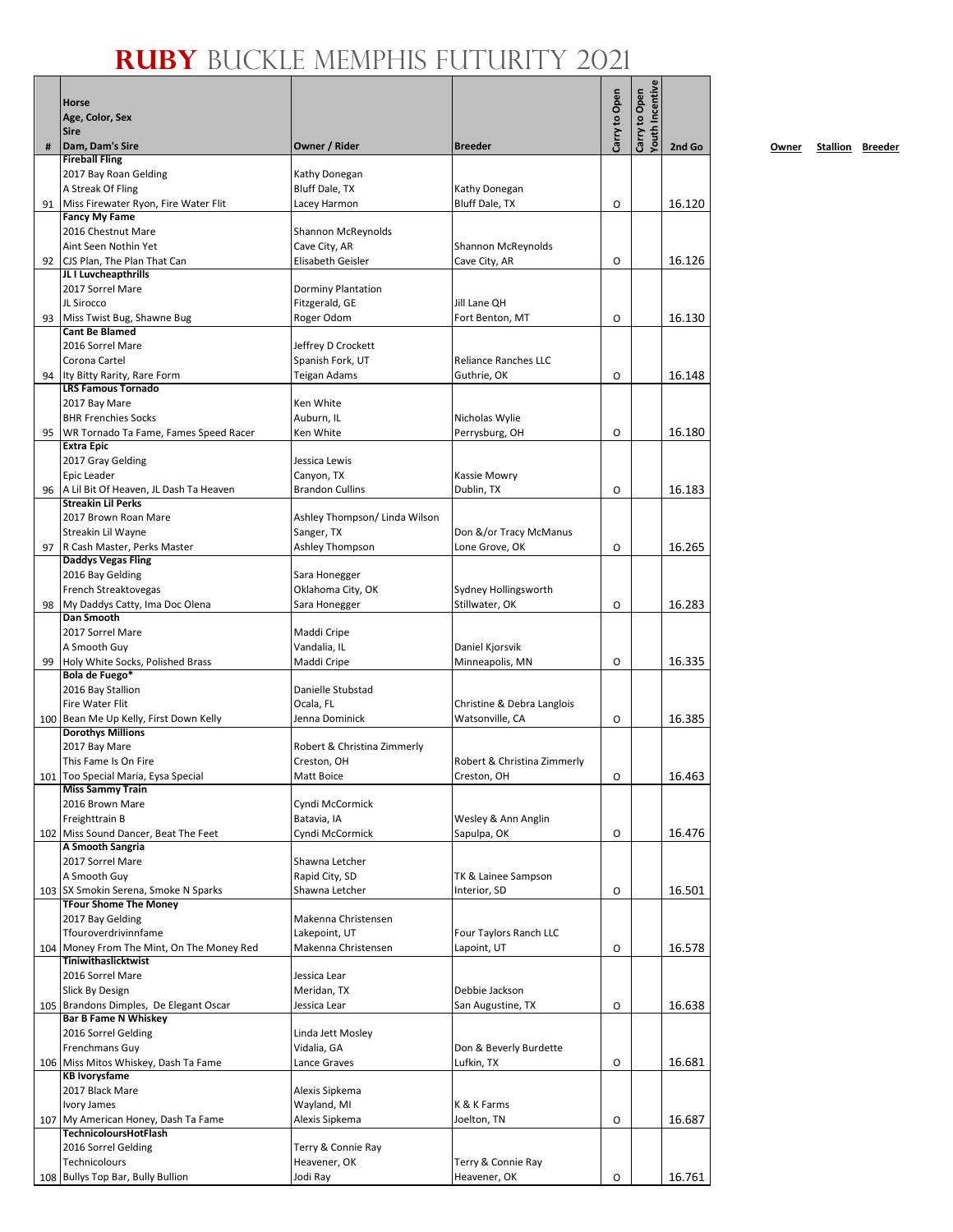|   | RUBY BUCKL                                                      |                                          |                                                       |               |                                  |        |
|---|-----------------------------------------------------------------|------------------------------------------|-------------------------------------------------------|---------------|----------------------------------|--------|
|   |                                                                 |                                          |                                                       |               |                                  |        |
|   | <b>Horse</b>                                                    |                                          |                                                       | Carry to Open | fouth Incentive<br>Carry to Open |        |
|   | Age, Color, Sex<br><b>Sire</b>                                  |                                          |                                                       |               |                                  |        |
| # | Dam, Dam's Sire                                                 | Owner / Rider                            | <b>Breeder</b>                                        |               |                                  | 2nd Go |
|   | Aintnothinbutbugfame<br>2017 Sorrel Mare                        | Kayla Enke                               |                                                       |               |                                  |        |
|   | Aint Seen Nothin Yet                                            | West Point, IA                           | Kayla Enke                                            |               |                                  |        |
|   | 109 Shawnes Chloe Bug, Shawne Bug Leo                           | Kayla Enke                               | West Point, IA                                        | O             |                                  | 16.995 |
|   | My Kinda Fire Kat<br>2016 Sorrel Gelding                        | Pattie Marshall                          |                                                       |               |                                  |        |
|   | This Fame Is On Fire                                            | Plainwell, MI                            | <b>Heath Boucher</b>                                  |               |                                  |        |
|   | 110 My Miss Kit Kat, Moving Effort                              | Kaily Sooy                               | Galion, OH                                            | O             |                                  | 17.014 |
|   | <b>Playin N Vegas</b><br>2017 Sorrel Mare                       | Jute Wright                              |                                                       |               |                                  |        |
|   | French Streaktovegas                                            | Bethel, NC                               | <b>Ronny Bumpus</b>                                   |               |                                  |        |
|   | 111 Peppy Playtari, Ninas Peppy Doc                             | Jordan Harrell                           | Lampasas, TX                                          | O             |                                  | 20.159 |
|   | <b>Kentucky Star Fling</b>                                      |                                          |                                                       |               |                                  |        |
|   | 2016 Chestnut Mare<br>A Streak Of Fling                         | Tyra Kane<br>Weatherford, TX             | Sammy Crooks                                          |               |                                  |        |
|   | 112 When Stars Streak, Miracle Streak                           | <b>Troy Crumrine</b>                     | Arlington, KY                                         | O             |                                  | 20.260 |
|   | <b>Coronas Slick Design</b>                                     |                                          |                                                       |               |                                  |        |
|   | 2017 Brown Mare                                                 | <b>Bert Skimehorn</b>                    | Bert Skimehorn                                        |               |                                  |        |
|   | Slick By Design<br>113 Dragon AZ, Dragon Wings                  | Springfield, TN<br><b>Bert Skimehorn</b> | Springfield, TN                                       | O             |                                  | 20.276 |
|   | Socksnothavinacorona                                            |                                          |                                                       |               |                                  |        |
|   | 2017 Bay Gelding                                                | <b>Joel Henning</b>                      |                                                       |               |                                  |        |
|   | <b>BHR Frenchies Socks</b>                                      | Roseville, OH                            | Joel Henning<br>Roseville, OH                         |               |                                  | 20.299 |
|   | 114 Famous Corona, Southern Cartel<br><b>Coronados Barbie</b>   | Morgan Henning                           |                                                       | O             |                                  |        |
|   | 2017 Chestnut Mare                                              | Rodney Serpa                             |                                                       |               |                                  |        |
|   | Coronado Cartel                                                 | Corpus Christi, TX                       | Leslie Bailey                                         |               |                                  |        |
|   | 115 French Bar Belle, Frenchmans Guy<br><b>Lovin Vegas</b>      | Amanda Lovorn                            | Pauls Valley, OK                                      | O             |                                  | 20.366 |
|   | 2017 Buckskin Gelding                                           | Ben Shelton                              |                                                       |               |                                  |        |
|   | French Streaktovegas                                            | Macclesfield, NC                         | <b>Ronny Bumpus</b>                                   |               |                                  |        |
|   | 116 Pals Easy Lovin, Pal O Mine Peppy                           | Jordan Harrell                           | Lampasas, TX                                          | O             |                                  | 20.382 |
|   | <b>VF Rosie Stinson</b>                                         | <b>Victory Farms</b>                     |                                                       |               |                                  |        |
|   | 2017 Gray Mare<br><b>Eddie Stinson</b>                          | Ada, OK                                  | <b>Victory Farms</b>                                  |               |                                  |        |
|   | 117 Beduinos Chick Jet, Rock Em Smooth                          | Kelsey Trehame                           | Ada, OK                                               | O             |                                  | 20.399 |
|   | <b>KD Baby Driver</b>                                           |                                          |                                                       |               |                                  |        |
|   | 2017 Sorrel Gelding<br>A Streak Of Fling                        | Lindsay Bullard<br>Roanoke, TX           | <b>Kailey Dement</b>                                  |               |                                  |        |
|   | 118 Watch Me Go Guys, Frenchmans Guy                            | Lindsay Bullard                          | Lipan, TX                                             | O             |                                  | 20.412 |
|   | <b>Return Of The Mac</b>                                        |                                          |                                                       |               |                                  |        |
|   | 2017 Gray Gelding<br>A Smooth Guy                               | FC Ranch<br>Alex, OK                     | FC Ranch                                              |               |                                  |        |
|   | 119 Mackilts, Dash Ta Fame                                      | Danyelle Campbell                        | Alex, OK                                              | O             |                                  | 20.476 |
|   | <b>TC Smooth Edition</b>                                        |                                          |                                                       |               |                                  |        |
|   | 2017 Bay Mare                                                   | Tiffany E Copper Mottesheard             |                                                       |               |                                  |        |
|   | A Smooth Guy<br>120 Brays Plane Jane, Marthas Six Moons         | Marshfield, MO<br>Jolene Montgomery      | <b>Tiffany E Cooper Mottesheard</b><br>Marshfield, MO |               |                                  |        |
|   | Look What Dyna Did                                              |                                          |                                                       | O             |                                  | 20.516 |
|   | 2017 Sorrel Mare                                                | Mary E Ogle                              |                                                       |               |                                  |        |
|   | JL Dash Ta Heaven                                               | Kinta, OK                                | Benette Barrington Little                             |               |                                  |        |
|   | 121 Hy Talented Chick, Flaming Talent<br><b>HR Heavens Haze</b> | Mary Beth Ogle                           | Springer, OK                                          | O             |                                  | 20.546 |
|   | 2017 Bay Gelding                                                | Kendall Pearse                           |                                                       |               |                                  |        |
|   | JL Dash Ta Heaven                                               | Valley View, TX                          | Thomas O'Neal                                         |               |                                  |        |
|   | 122 French Bouquet, Frenchmans Guy<br><b>Playing In Traffic</b> | Jessica Morris                           | Choudrant, LA                                         | O             |                                  | 20.569 |
|   | 2017 Bay Gelding                                                | Laura Nemec                              |                                                       |               |                                  |        |
|   | <b>Traffic Guy</b>                                              | Mt Calm, TX                              | Laura Nemec                                           |               |                                  |        |
|   | 123 Explode N Cash, Explode On Demand                           | Laura Nemec                              | Mt Calm, TX                                           | O             |                                  | 20.604 |
|   | <b>Cool To Be Cashin</b><br>2016 Black Mare                     | Jennifer McGraw                          |                                                       |               |                                  |        |
|   | JL Dash Ta Heaven                                               | Ocala, FL                                | Jud Little                                            |               |                                  |        |
|   | 124 Cool Perky, Dash For Perks                                  | Rylee Elliot Howell                      | Ardmore, OK                                           | O             |                                  | 20.656 |
|   | Pyromaniak                                                      |                                          |                                                       |               |                                  |        |
|   | 2017 Sorrel Gelding<br>Shawne Bug Leo                           | Nickelbar Ranch LLC<br>San Angleo, TX    | Nickelbar Ranch LLC                                   |               |                                  |        |
|   | 125 Start The Fire, Desirio                                     | Dustin Angelle                           | San Angleo, TX                                        | O             |                                  | 20.735 |
|   | On The Run Witha Gun                                            |                                          |                                                       |               |                                  |        |
|   | 2017 Gray Gelding                                               | Cassidy Teague                           |                                                       |               |                                  |        |
|   | Fiestas Gotta Gun<br>126 A Miss Encounter, Good Timin Hank      | Wichita Falls, TX<br>Cassidy Teague      | Royal D Ranch<br>Henrietta, TX                        | O             |                                  | 20.782 |
|   |                                                                 |                                          |                                                       |               |                                  |        |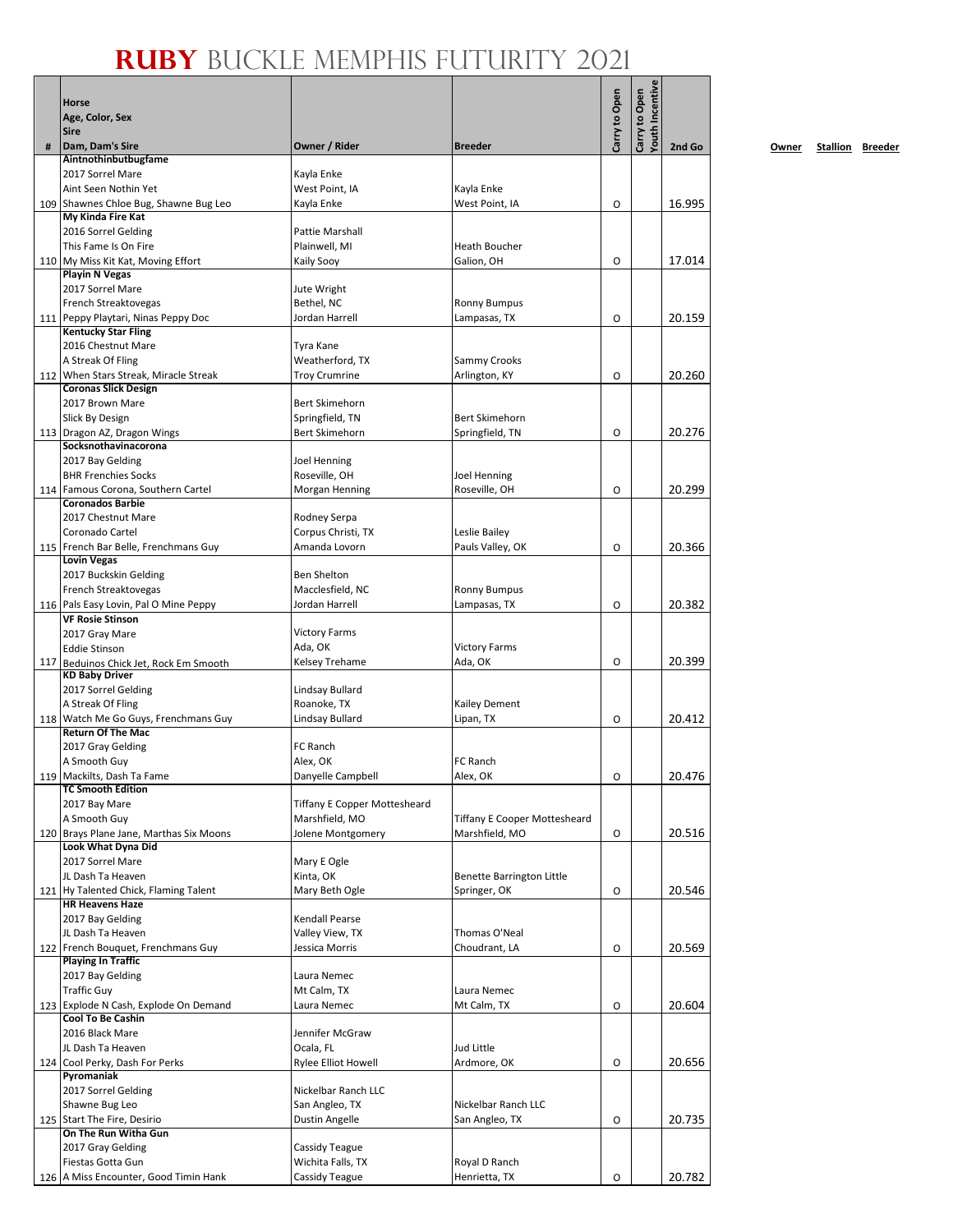#### **Ruby** Buckle Memphis Futurity 2021

|   | <b>Horse</b><br>Age, Color, Sex<br><b>Sire</b>                      |                                         |                                   | Carry to Open | <b>Touth Incentive</b><br>Carry to Open |        |
|---|---------------------------------------------------------------------|-----------------------------------------|-----------------------------------|---------------|-----------------------------------------|--------|
| # | Dam, Dam's Sire                                                     | Owner / Rider                           | <b>Breeder</b>                    |               |                                         | 2nd Go |
|   | <b>FirstFlight TaHeaven</b>                                         |                                         |                                   |               |                                         |        |
|   | 2016 Sorrel Mare<br>JL Dash Ta Heaven                               | <b>Brittany Bishop</b>                  | Jud Little                        |               |                                         |        |
|   | 127 Moons Six Marthas, Marthas Six Moon                             | Warrenton, VA<br><b>Brandon Cullins</b> | Ardmore, OK                       | O             |                                         | 20.783 |
|   | LilPressureInMyNikes                                                |                                         |                                   |               |                                         |        |
|   | 2016 Sorrel Gelding                                                 | Shelby Oglesby                          |                                   |               |                                         |        |
|   | No Pressure On Me                                                   | Vernon, TX                              | Shoppa Ranch                      |               |                                         |        |
|   | 128 VF Elmers Lil Sis, Burrs First Down                             | Shelby Oglesby                          | Decatur, TX                       | O             |                                         | 20.831 |
|   | <b>BPH Theskyisthelimit*</b><br>2016 Palomino Stallion              |                                         |                                   |               |                                         |        |
|   | Dash Ta Fame                                                        | <b>Taylor Necaise</b><br>Perkinston, MS | Melissa Brandt                    |               |                                         |        |
|   | 129 Silky French Pie, Frenchmans Guy                                | <b>Taylor Necaise</b>                   | Hermosa, SD                       | O             |                                         | 20.922 |
|   | All U Need Is Speed                                                 |                                         |                                   |               |                                         |        |
|   | 2017 Bay Gelding                                                    | Louis Paradis                           |                                   |               |                                         |        |
|   | JL Dash Ta Heaven                                                   | Thetford Mines, QC                      | Jud Little                        |               |                                         |        |
|   | 130 Speed N To Cash, Cash Not Credit<br><b>Wins Famous Lady</b>     | Louis Paradis                           | Ardmore, OK                       | O             |                                         | 20.927 |
|   | 2017 Chestnut Mare                                                  | Dan & Barbara Hardisty                  |                                   |               |                                         |        |
|   | Ur One Famous Rebel                                                 | Stephenville, TX                        | Dan & Barbara Hardisty            |               |                                         |        |
|   | 131 Win Comes Easy, Holland Ease                                    | Josh Seeger                             | Stephenville, TX                  | O             |                                         | 20.961 |
|   | <b>VF Victoria Sitnson</b>                                          |                                         |                                   |               |                                         |        |
|   | 2017 Sorrel Mare                                                    | <b>Dement Quarter Horses</b>            |                                   |               |                                         |        |
|   | <b>Eddie Stinson</b>                                                | Jackson, TN                             | <b>Victory Farms</b>              |               |                                         |        |
|   | 132 Bag The Hawk, Track Rebel<br><b>French Stinson</b>              | <b>Suzanne Dement</b>                   | Ada, OK                           | O             |                                         | 20.986 |
|   | 2017 Sorrel Gelding                                                 | <b>Brandy White</b>                     |                                   |               |                                         |        |
|   | <b>Eddie Stinson</b>                                                | Auburn, IL                              | <b>Molly Powell</b>               |               |                                         |        |
|   | 133 Disco Bling, Frenchmans Guy                                     | <b>Brandy White</b>                     | Stephenville, TX                  | O             |                                         | 21.023 |
|   | <b>Miss Edy Stinson</b>                                             |                                         |                                   |               |                                         |        |
|   | 2017 Bay Mare                                                       | <b>Brad Lieblong</b>                    |                                   |               |                                         |        |
|   | <b>Eddie Stinson</b><br>134 Enticingly Fast, Scrutinizer            | Jonesboro, AR<br><b>Brandon Cullins</b> | Michael T Samples<br>Abilene, KS  | $\circ$       |                                         | 21.090 |
|   | <b>Rollin N Vegas</b>                                               |                                         |                                   |               |                                         |        |
|   | 2016 Bay Roan Gelding                                               | Jackie Dotson                           |                                   |               |                                         |        |
|   | French Streaktovegas                                                | Johnstown, OH                           | Jackie Dotson                     |               |                                         |        |
|   | 135 Spear The Cash, Roll The Cash                                   | Matt Boice                              | Johnstown, OH                     | O             |                                         | 21.336 |
|   | <b>Chicks Love Guns</b>                                             |                                         |                                   |               |                                         |        |
|   | 2017 Gray Mare<br>PG Dry Fire                                       | Nicole Busque<br>Zebulon, NC            | Chelsea Curtis                    |               |                                         |        |
|   | 136 A Princessofthemoon, Chicks Beduino                             | Nicole Busque                           | Gardena, CA                       | O             |                                         | 21.409 |
|   | <b>Spendy By Design</b>                                             |                                         |                                   |               |                                         |        |
|   | 2016 Grullo Mare                                                    | Kristine & Josh Jacobsen                |                                   |               |                                         |        |
|   | Slick By Design                                                     | Weatherford, TX                         | Fran Smith                        |               |                                         |        |
|   | 137 Nifty Spender, Nitros Nifty Drifter<br><b>UX Swayzi Stinson</b> | Alexi Schaapveld                        | Lincoln, NE                       | O             |                                         | 21.424 |
|   | 2017 Chestnut Mare                                                  | Josie Cole                              |                                   |               |                                         |        |
|   | <b>Eddie Stinson</b>                                                | Trimont, MN                             | Jinx Maude                        |               |                                         |        |
|   | 138 UX Frenchmans Kimmie, Frenchmans Guy                            | Josie Cole                              | Hermosa, SD                       | O             |                                         | 21.637 |
|   | <b>Sissys First Fling</b>                                           |                                         |                                   |               |                                         |        |
|   | 2016 Bay Roan Stallion                                              | Southern Rose Ranch                     |                                   |               |                                         |        |
|   | A Streak Of Fling<br>139 Sissys Little Coin, Packin Sixes           | Pelzer, SC<br>Janelle Green             | Southern Rose Ranch<br>Pelzer, SC | O             |                                         | 21.697 |
|   | <b>Imalive And Famous</b>                                           |                                         |                                   |               |                                         |        |
|   | 2017 Palomino Gelding                                               | Lisa Rigney                             |                                   |               |                                         |        |
|   | Aint Seen Nothin Yet                                                | Winfield, TX                            | Lisa Rigney                       |               |                                         |        |
|   | 140 Lilbit of Docs Bug, Doc Bo One Five                             | Courtney Paul                           | Winfield, TX                      | O             |                                         | 21.861 |
|   | <b>VF Mistys Liaison</b>                                            |                                         |                                   |               |                                         |        |
|   | 2017 Gray Mare<br><b>Sixes Liaison</b>                              | <b>Marcus McCrary</b><br>Fort Worth, TX | <b>Victory Farms</b>              |               |                                         |        |
|   | 141 BN Misty Moon, Steppin For The Moon                             | Chris Martin                            | Ada, OK                           | O             |                                         | 21.894 |
|   | <b>One Slick Scat Cat</b>                                           |                                         |                                   |               |                                         |        |
|   | 2017 Palomino Gelding                                               | Jimmie Smith                            |                                   |               |                                         |        |
|   | Slick By Design                                                     | McDade, TX                              | Jimmie Smith                      |               |                                         |        |
|   | 142 Firewater Scat Cat, Alive N Firen                               | Jimmie Smith                            | McDade, TX                        | O             |                                         | 21.946 |
|   | JL Heavenly Grace<br>2017 Sorrel Mare                               | Melissa McDaniel                        |                                   |               |                                         |        |
|   | JL Dash Ta Heaven                                                   | Lumberton, MI                           | Jud Little                        |               |                                         |        |
|   | 143 Gotta Be A Red Nick, Dr Nick Bar                                | Melissa McDaniel                        | Ardmore, OK                       | O             |                                         | 22.785 |
|   | <b>Sugar Inmy Firewater</b>                                         |                                         |                                   |               |                                         |        |
|   | 2016 Sorrel Gelding                                                 | Jenna Bennett                           |                                   |               |                                         |        |
|   | <b>Firewater Canyon</b>                                             | Canton, OH                              | John Rice                         |               |                                         |        |
|   | 144 Race U To The Bar, Hesa Sonny Bar                               | Jenna Bennett                           | Venetia, PA                       | O             |                                         | 23.028 |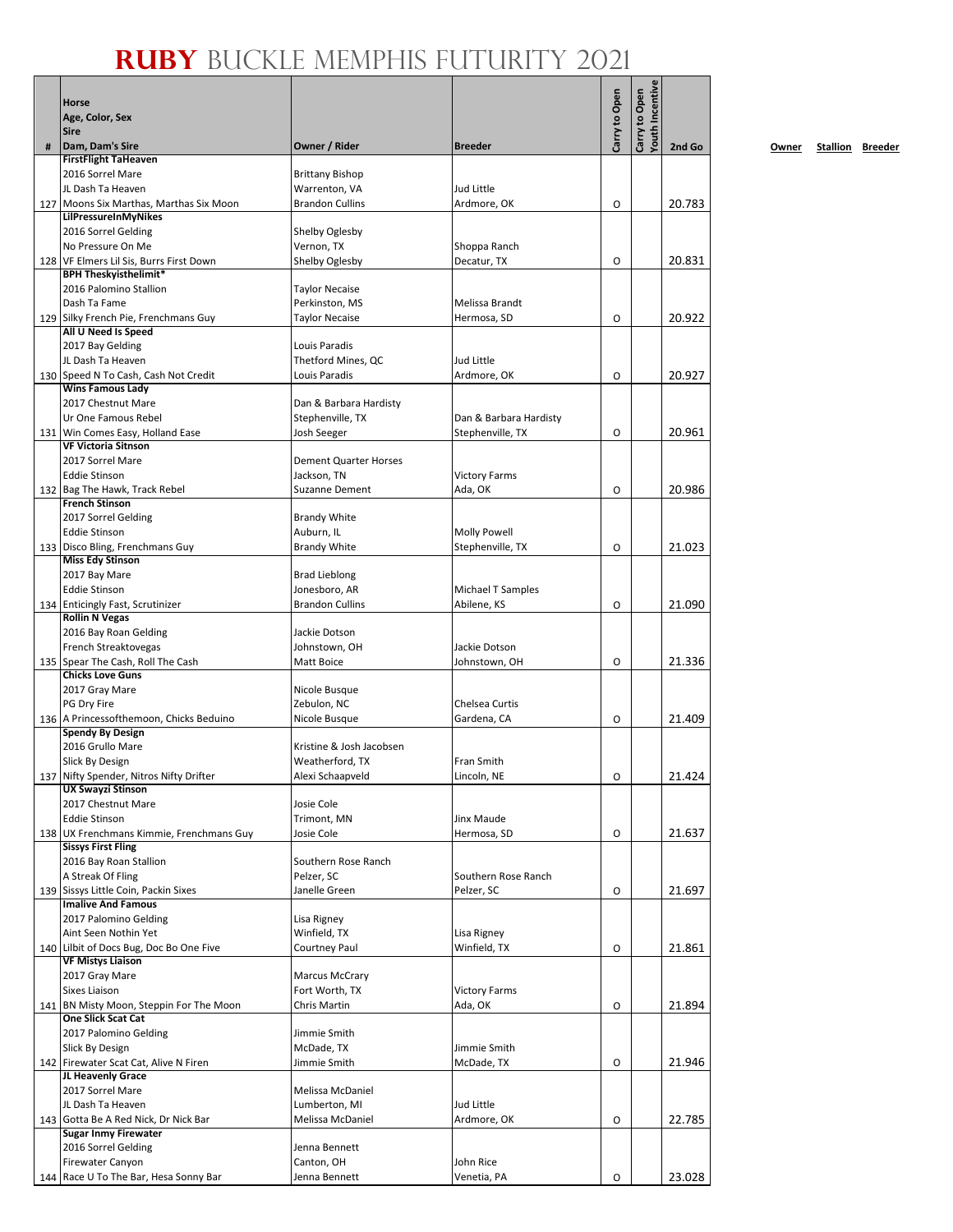|   | <b>Horse</b><br>Age, Color, Sex<br><b>Sire</b>                        |                                          |                                | Carry to Open | fouth Incentive<br>Carry to Open |        |
|---|-----------------------------------------------------------------------|------------------------------------------|--------------------------------|---------------|----------------------------------|--------|
| # | Dam, Dam's Sire                                                       | Owner / Rider                            | <b>Breeder</b>                 |               |                                  | 2nd Go |
|   | I Got Your Seis<br>2016 Brown Mare                                    | Wilde Performance Horses, LLC            |                                |               |                                  |        |
|   | <b>Tres Seis</b>                                                      | Wentzville, MO                           | Mark Taggart                   |               |                                  |        |
|   | 145   RR Peaks Snowball, Perks Master                                 | Emma Wildeisen                           | Ardmore, OK                    | 0             |                                  | 25.544 |
|   | <b>Makin Ya Shake It</b>                                              |                                          |                                |               |                                  |        |
|   | 2017 Sorrel Stallion                                                  | Jolene Montgomery                        |                                |               |                                  |        |
|   | <b>Makin Ya Famous</b>                                                | Purdon, TX                               | Jeff & Leslie Makovy           |               |                                  |        |
|   | 146 Call Mea Alibi, Call Me Together<br><b>Buy Jordina</b>            | Jolene Montgomery                        | Corsicana, TX                  | O             |                                  | 27.994 |
|   | 2017 Brown Mare                                                       | Jordan Lynne Harrell                     |                                |               |                                  |        |
|   | Fast Prize Jordan                                                     | Merry Hill, NC                           | Elsa Mendoza                   |               |                                  |        |
|   | 147 Buy Who, Eyesa Special                                            | Jordan Harrell                           | Luling, TX                     | 0             |                                  | 30.417 |
|   | <b>James Fame</b>                                                     |                                          |                                |               |                                  |        |
|   | 2017 Brown Stallion<br>Ivory James                                    | Lee Ed Hurst<br>Washburn, TN             | <b>Brad Lieblong</b>           |               |                                  |        |
|   | 148 Miss JB 0717, Dash Ta Fame                                        | Lee Ed Hurst                             | Jonesboro, AR                  | O             |                                  | 99.999 |
|   | <b>Tres Down The Fame</b>                                             |                                          |                                |               |                                  |        |
|   | 2017 Sorrel Mare                                                      | Gaye Winn                                |                                |               |                                  |        |
|   | <b>Eddie Stinson</b>                                                  | Gainesville, TX                          | <b>Victory Farms</b>           |               |                                  |        |
|   | 149 Tres Down The Cash, Tres Seis                                     | Jessie Domann                            | Ada, OK                        | O             |                                  | 99.999 |
|   | SR Easin Ta Heaven<br>2016 Sorrel Mare                                | <b>Stock Ranch LLC</b>                   |                                |               |                                  |        |
|   | JL Dash Ta Heaven                                                     | Naples, FL                               | Jud Little                     |               |                                  |        |
|   | 150 Easy Guyz, Holland Ease                                           | Sabra O'Quinn                            | Ardmore, OK                    | O             |                                  | 99.999 |
|   | <b>Firewater Goldmine</b>                                             |                                          |                                |               |                                  |        |
|   | 2016 Bay Gelding                                                      | Erica Traut                              |                                |               |                                  |        |
|   | <b>Firewater Canyon</b><br>151 RC Back In Black, Ninety Nine Goldmine | Sartell, MN<br>Austyn Tobey              | Jane Melby<br>Wilson, OK       | 0             |                                  | 99.999 |
|   | <b>MJ Condo Cowboy</b>                                                |                                          |                                |               |                                  |        |
|   | 2016 Sorrel Gelding                                                   | Josh Harvey                              |                                |               |                                  |        |
|   | Carrizzo                                                              | Decatur, TX                              | Matthew & Jacqueline Condo     |               |                                  |        |
|   | 152 Cisco Goldie, PC Cisco Frost                                      | Wyatt Paul                               | Arcadia, FL                    | 0             |                                  | 99.999 |
|   | <b>Buckstreakin Naked</b>                                             |                                          |                                |               |                                  |        |
|   | 2016 Buckskin Gelding<br>A Streak Of Fling                            | Hank & Stephanie Williams<br>Norwood, CO | Leslie Bailey                  |               |                                  |        |
|   | 153 French Bar Belle, Frenchmans Guy                                  | Harlie Zehnder                           | Pauls Valley, OK               | O             |                                  | 99.999 |
|   | <b>Blazin Dash Of Fame</b>                                            |                                          |                                |               |                                  |        |
|   | 2016 Sorrel Gelding                                                   | Virginia Kovalick                        |                                |               |                                  |        |
|   | Carrizzo                                                              | Travelers Rest, SC                       | Virginia Kovalick              |               |                                  |        |
|   | 154 Palmetto Jetolena, Blazin Jetolena<br><b>Streakintothe Fiesta</b> | Virginia Kovalick                        | Greenville, SC                 | O             |                                  | 99.999 |
|   | 2017 Sorrel Gelding                                                   | Jennifer McGraw                          |                                |               |                                  |        |
|   | Fiestas Gotta Gun                                                     | Ocala, FL                                | Jennifer McGraw                |               |                                  |        |
|   | 155 Streakin Fantasie, Okey Dokey Fantasy                             | <b>Rylee Elliot Howell</b>               | Ocala, FL                      | O             |                                  | 99.999 |
|   | Designedforpressure                                                   |                                          |                                |               |                                  |        |
|   | 2017 Sorrel Mare<br>No Pressure On Me                                 | Karl Yurko DVM<br>Wheeling, WV           | Ryann Lee Pedone               |               |                                  |        |
|   | 156 VF A Little Bit Red, Designer Red                                 | Ryann Pedone                             | Sunset, TX                     | O             |                                  | 99.999 |
|   | Lady Frencholena                                                      |                                          |                                |               |                                  |        |
|   | 2016 Sorrel Mare                                                      | Jan & Kortney Fisher                     |                                |               |                                  |        |
|   | Blazin Jetolena                                                       | Bluff Dale, TX                           | Jan Wagensen Fisher            |               |                                  |        |
|   | 157 French Lady Nick Bar, Dr Nick Bar<br><b>Ty Sixynfrenchivory</b>   | Kortney Fisher                           | Buffalo, WY                    | O             |                                  | 99.999 |
|   | 2017 Buckskin Mare                                                    | <b>Tara Young</b>                        |                                |               |                                  |        |
|   | Ivory James                                                           | Monterrey, TN                            | Tara Young Clark               |               |                                  |        |
|   | 158 Whatasixyfrenchgirl, Frenchmans Guy                               | Lee Ed Hurst                             | Monterey, TN                   | 0             |                                  | 99.999 |
|   | <b>Pressures Off Lena</b>                                             |                                          |                                |               |                                  |        |
|   | 2017 Sorrel Mare<br>No Pressure On Me                                 | Danielle Stubstad<br>Ocala, FL           | Danielle Stubstad              |               |                                  |        |
|   | 159 DSR Spirit Olena, Gay Bar Dynamo                                  | Jenna Dominick                           | Ocala, FL                      | O             |                                  | 99.999 |
|   | Greatunderpressure                                                    |                                          |                                |               |                                  |        |
|   | 2016 Sorrel Gelding                                                   | Ryann Pedone                             |                                |               |                                  |        |
|   | No Pressure On Me                                                     | Sunset, TX                               | Ryann Pedone                   |               |                                  |        |
|   | 160 Kiss Kiss This, Chain Of Events                                   | Ryann Pedone                             | Sunset, TX                     | O             |                                  | 99.999 |
|   | <b>Bet She Can Fly</b><br>2016 Sorrel Mare                            | <b>Tofell Ranch</b>                      |                                |               |                                  |        |
|   | Bet Hesa Cat                                                          | Millsap, TX                              | Jan Toffel                     |               |                                  |        |
|   | 161 Smartest Lil Lucy, Smart Little Jerry                             | Kaylan Smith                             | Millsap, TX                    | O             |                                  | 99.999 |
|   | <b>Moves Like Jagger</b>                                              |                                          |                                |               |                                  |        |
|   | 2016 Bay Roan Gelding                                                 | Kellie Collier                           |                                |               |                                  |        |
|   | A Streak Of Fling<br>162 Paper Doll, Unknown                          | Hereford, TX<br>Kelsey Hayden            | Kellie Collier<br>Hereford, TX |               |                                  | 99.999 |
|   |                                                                       |                                          |                                | O             |                                  |        |